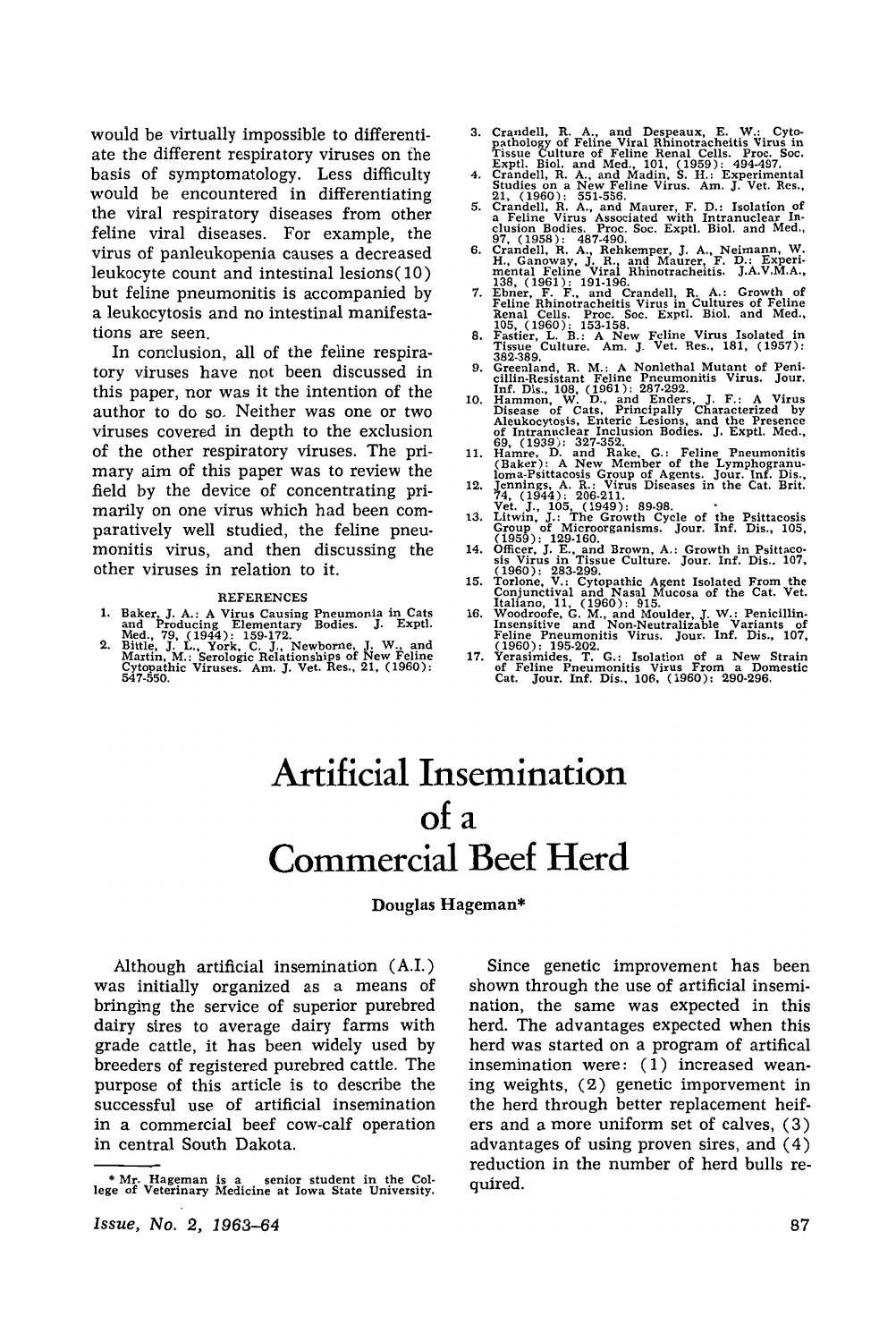This program of artificial insemination has been used on a commercial beef herd consisting of approximately 425 Hereford and Angus-Hereford cross-bred cows since June, 1961. Each female is identified by a tattoo and an eartag with numerals large enough to be identified from a distance.

All cows of breeding age which were detected in heat were bred by artificial insemination in 1961 and 1962. To improve efficiency of conception and to conserve labor and pasture, only yearling and virgin two year old heifers and those cows that were at least 45 days post-parturient were served by artificial insemination in 1963.

## **FACILITIES**

The efficiency of this program can be credited to having adequate facilities. The A. I. pasture consisted of two sections of native grassland with a set of corrals in the center. (Figure 1) The cows to be served by artificial insemination were driven to this pasture 3 to 7 days prior to the breeding season.

Heat detection was by observation for visible signs of estrus. One man riding a working saddle horse was used for every 200 to 225 cows. As each cow was detected in estrum her eartag number was recorded, and she was later driven to the corrals and held until she could be inseminated.

When this program was started it was thought that handling range cattle as individuals would be quite difficult, but it was noted that when these cows were in heat they were much easier to handle, seemed to be less nervous, and were less concerned with strange activities.

These facilities were used for a 28 to 35 day artificial insemination breeding season. Following this relatively short breeding season herd bulls were turned out for 60 days to clean up. A short breeding season was used to overcome any difficulties encountered with artificial insemination such as inability to get desired conception and difficulty in heat detection. Thus, the bulls were turned out in time to clean up and still have the calves early enough in the Spring. Other' reasons for a short artificial insemination breeding season were labor and available pastures close to the facilities.

## **HEAT DETECTION**

Heat detection by observation worked best for this program with these conditions. Non-entry teaser bulls were tried but proved unsatisfactory in that it was ncessary to remove each cow detected in estrum before the bulls would make any attempt to find another. Another factor that made teaser bulls unnecessary was the observation that cows in heat do a great deal of moving and as they move through the herd they attract other cows in heat until groups ranging from 2' to 15 cows form.

The value of having the corrals located centrally was shown by the fact that cows in heat being held for insemination often attracted other cows in heat.

By trial it was learned that if the first observation of the herd was made at dawn and was followed by careful observation every 4 hours until dark, almost all of the cows would be detected as they came into heat. It was necessary to gather cows observed in heat just before noon and again just before dark.

Problems with heat detection on pasture were limited primarily to yearling heifers and first calf heifers as shown in Figure 2. We found that one factor having some relation to the detection of estrus in yearling heifers was the weight at one year of age. Our best results were obtained with those heifers weighing at least 450 pounds at one year of age. (Figure 3).

One method used by other ranchers in the area that has worked quite well for heat detection in yearlings has· been to gather the entire herd of yearlings in a small yard in the evening. They are held overnight and fed a grain supplement in the evening and again the next morning before they are turned back to pasture. . Those animals observed in estrus are removed each time they are fed and held until they can be inseminated.

## **INSEMINATION**

The first year artificial insemination was used in this herd, the insemination was done by an A. I. technician. DUring the last two seasons this has been done by the author.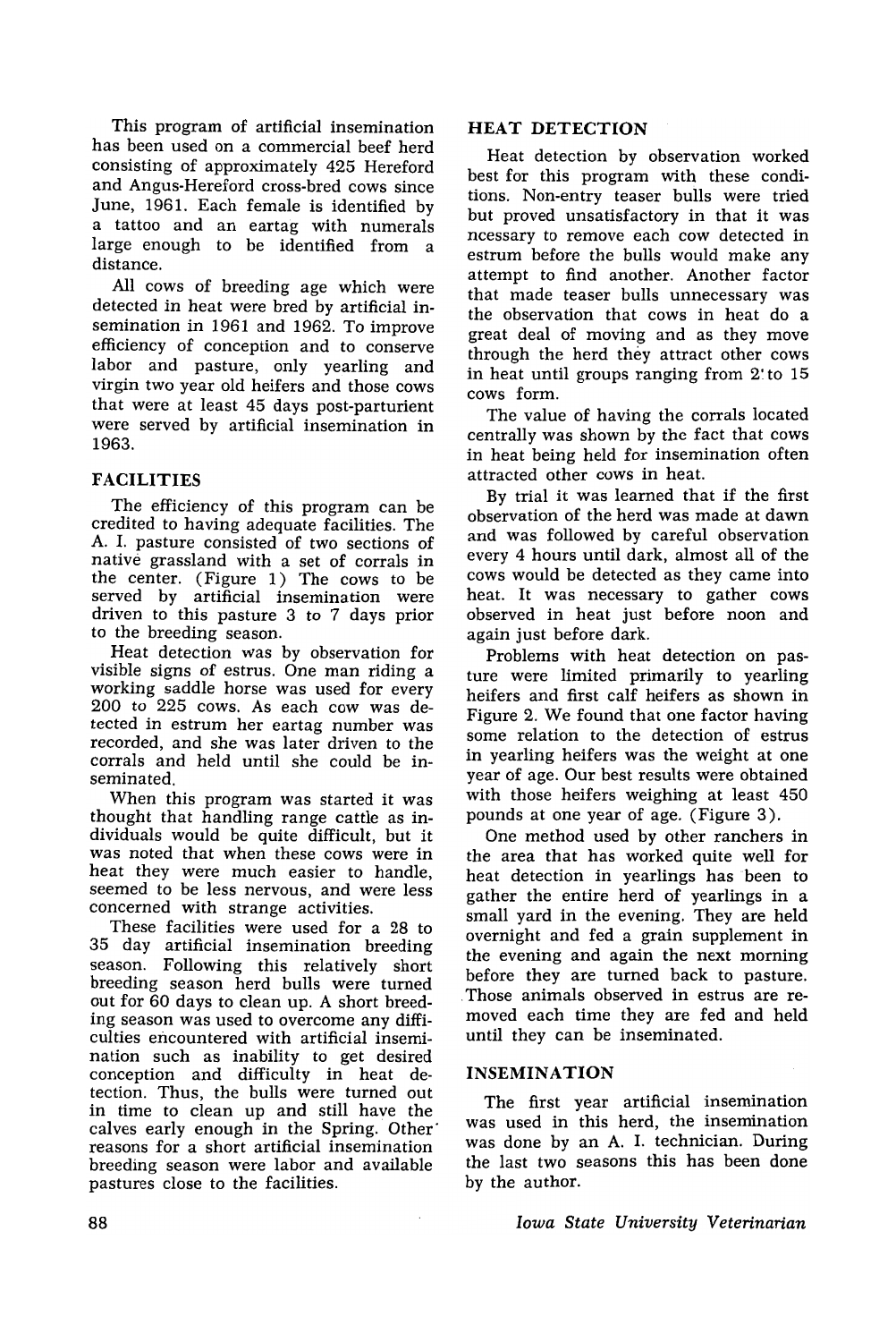

The method used in insemination has been to put the gloved hand into the rectum of the cow and to either grasp or fix the cervix in place. An inseminating tube is then inserted into the vagina and is guided into or through the cervix by means of the gloved hand in the rectum. This technique has given us excellent results.

Determination of the optimum time to breed has been by a rule of thumb that has met with success. Cows first observed in estrus in the morning were inseminated later the same day and cows first observed in estrus in the afternoon were inseminated before noon the next day. It was learned that it was best if cows were held for a short time after insemination for observation of continued signs of estrus. If a cow exhibited continued signs of estrus it was assumed she had been inseminated too early in the period and she was

*Issue, No.2, 1963-64* 

held and inseminated again twelve hours later.

## SEMEN USED

In selecting semen, we found that in spite of the genetic merit of the bull used in this program, the acceptability of a bull for artificial insemination is based primarily on economic considerations. The hope of a future improvement in income by increased inherent herd production through the use of bulls of high-breeding worth weighs less on the scale of acceptability than does the possibility of an immediate decrease in herd production brought about by failure to get the cows in calf. Delayed conception may cause important financial loss to the herd owner by reducing the average calf weight (yield) per cow throughout her useful lifetime.

Our goal was to get at least a 70% nonreturn rate at 21 days from the first service with the semen use. This goal was not reached in all cases as shown in Figure 4. There are many bulls available for artificial insemination with good genetic background and good progeny records but the semen from many of these bulls will yield only a little better than a 50% nonreturn rate on first service. This point of using bulls with a high percent non-return rate is very important in using a limited breeding season such as was used in this commercial beef herd.

The semen used in this herd was purchased from a commercial A. I. center.

## **RESULTS**

The results of this program have been evaluated from records obtained from production testing and pregnancy testing the herd each year.

The expense of breeding a beef herd by artificial insemination is comparable to that of natural service. The advantage of getting by with fewer bulls has been offset by the extra expense involved in artificial insemination of this herd.

A breakdown of the 1962 and 1963 artificial insemination records correlating the number of services per cow with the age of the cows is given in Figure 5. The difference of the number of services per